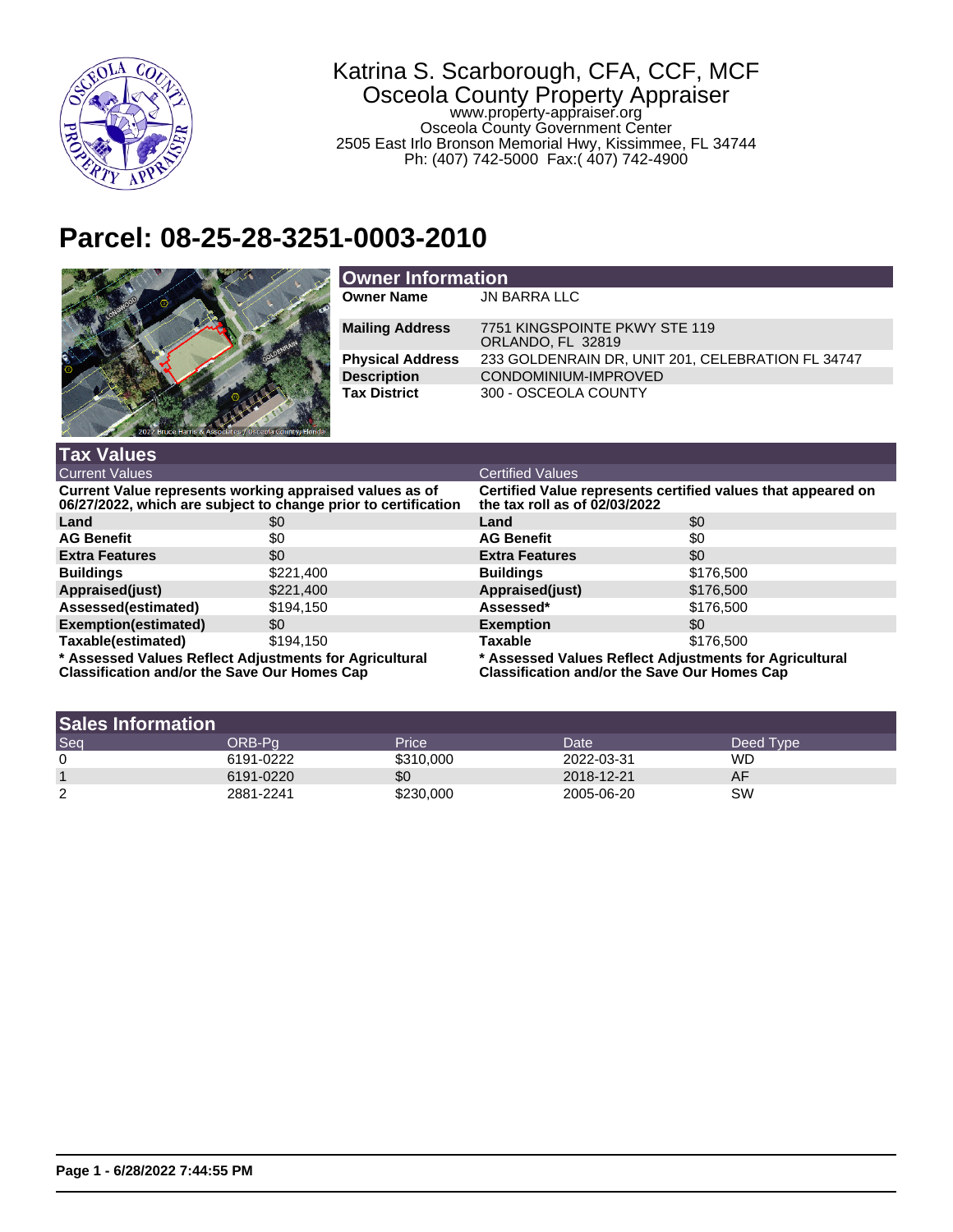| Land Information - Total Acreage: 0.01 |       |       |           |              |
|----------------------------------------|-------|-------|-----------|--------------|
| <b>Land Description</b>                | Units | Depth | Land Type | Land Value \ |
| CONDO UNIT IMPROVED                    | 1.00  | 0.00  | UT        |              |

| <b>Building Information</b> |                      |                      |                            |
|-----------------------------|----------------------|----------------------|----------------------------|
| <b>Building 1</b>           |                      |                      |                            |
| <b>Description</b>          | <b>CONDO - VILLA</b> | <b>Bedrooms</b>      | 2                          |
| <b>Year Built</b>           | 2001                 | <b>Bathrooms</b>     | 2                          |
| Value                       | \$221,400            | <b>Fixtures</b>      |                            |
| <b>Actual Area</b>          | 1122                 | <b>Roof Cover</b>    | <b>4 COMPOSITE SHINGLE</b> |
| <b>Heated Area</b>          | 1122                 | <b>Exterior Wall</b> | (1.00) 7 FRAME STUCCO      |
| Building 1 subarea          |                      |                      |                            |
| <b>Description</b>          | Code                 | <b>Year Built</b>    | <b>Total Sketched Area</b> |
| <b>BASE AREA</b>            | <b>BAS</b>           | 2005                 | 1122                       |

| <b>Legal Description</b> |                                                                        |
|--------------------------|------------------------------------------------------------------------|
| <b>Legal Description</b> | GEORGETOWN AT CELEBRATION CB 7 PGS 88-110 OR 2778/1488 BLDG 3 UNIT 201 |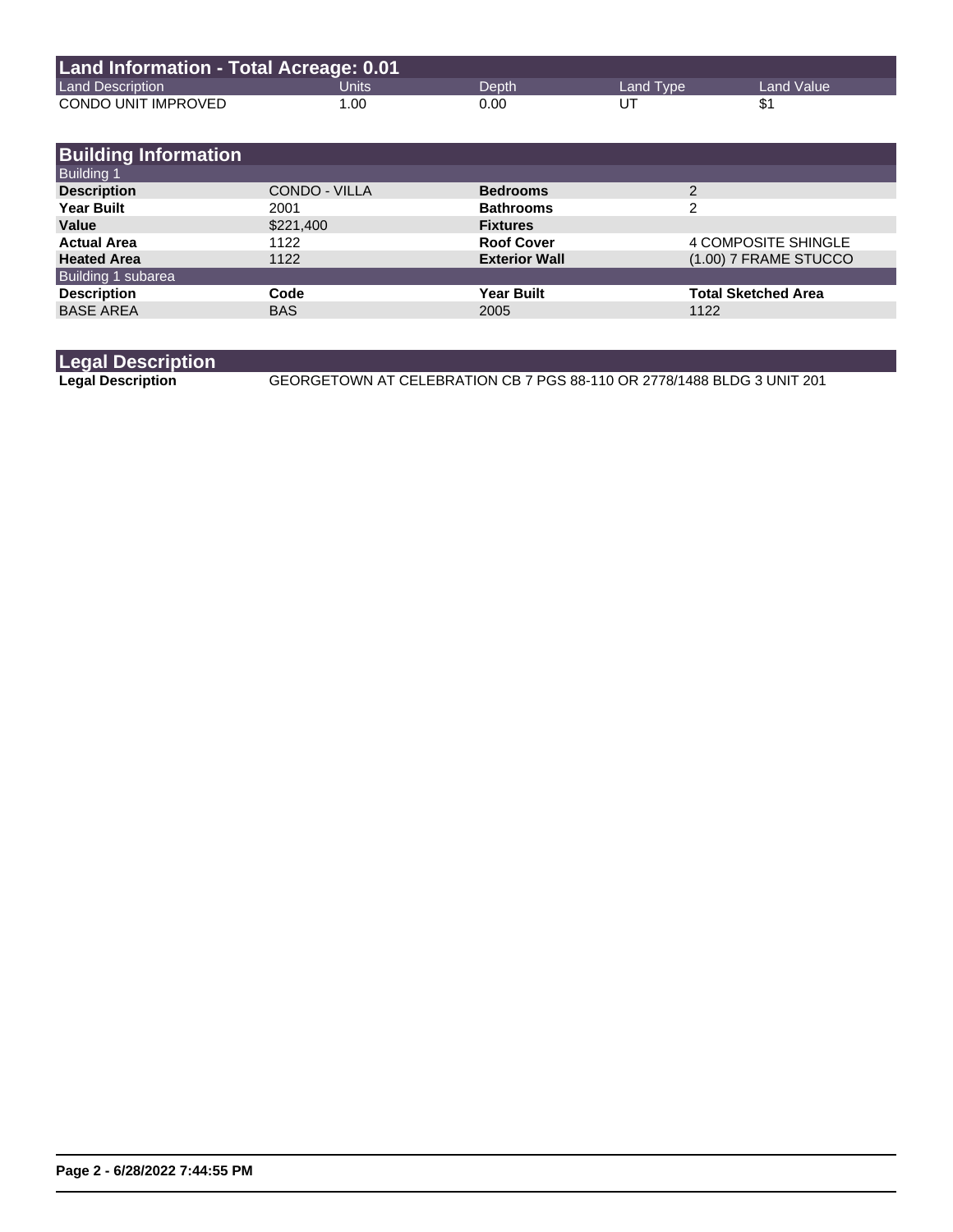## Image Not Available